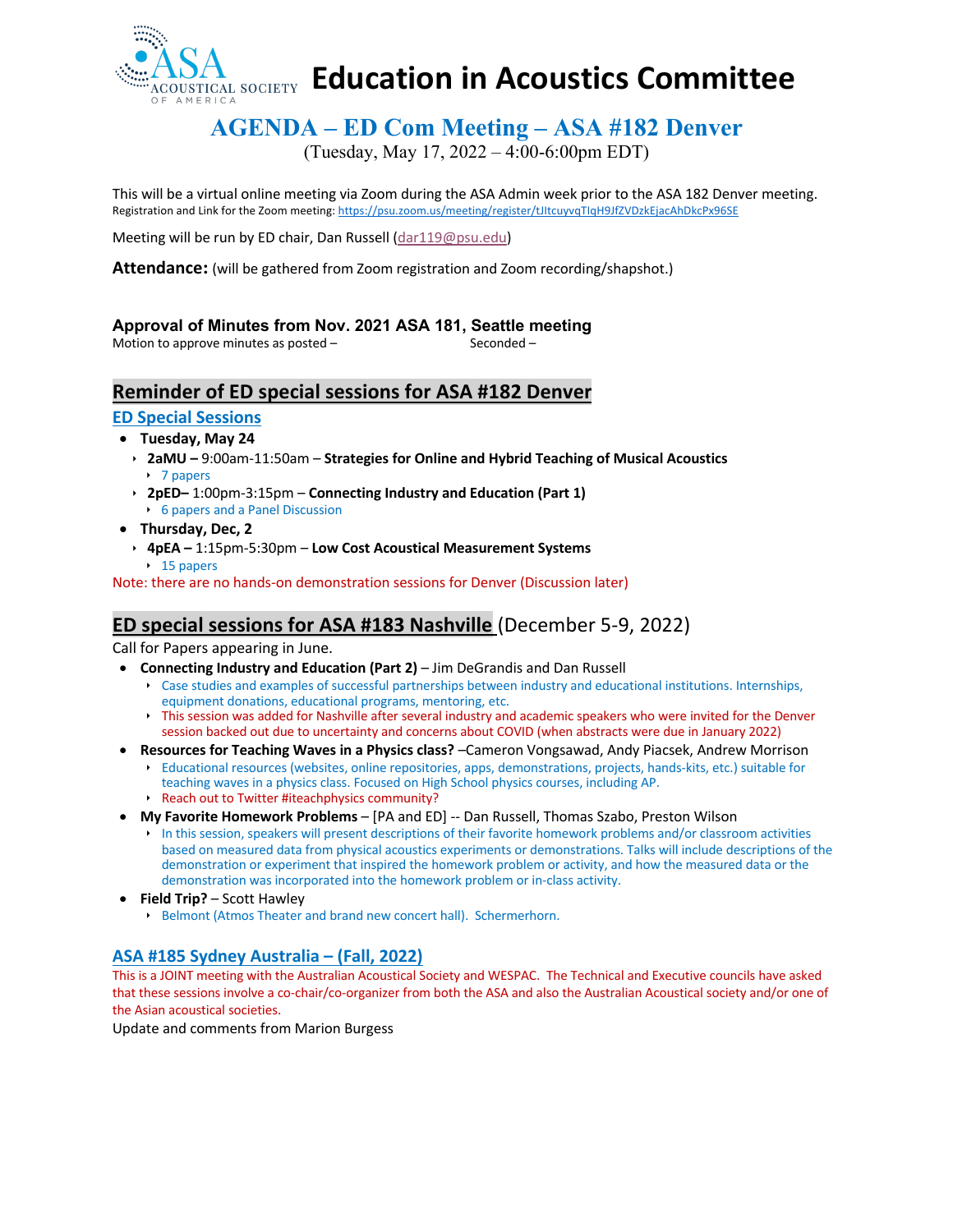## **Discussion Item #1: Outreach Activities by ED during ASA meetings**

Discuss the current and future status of traditional ED outreach activities:

- **Hands-on Demonstrations** (targeted to local area middle-/high-school students)
- **Listen-Up and Get Involved** (targeted to local area Girl Scout Troops)

Note: Original plans for Denver meeting were to combine these two events into a single, larger, formal demonstration show (with hands-on interaction) to be held at an off-site location Wednesday evening. The off-site location was reserved but we (Keeta Jones – ASA EOC, Dan Russell – ED, Anna Diedesch – WiA) were not able to effectively organize the event or solicit attendees or volunteers to serve as demo presenters.

#### **Recommendations, thoughts, ideas for future: One (off-site) outreach demonstration event per year Discussion**

• **Resume Help Desk?**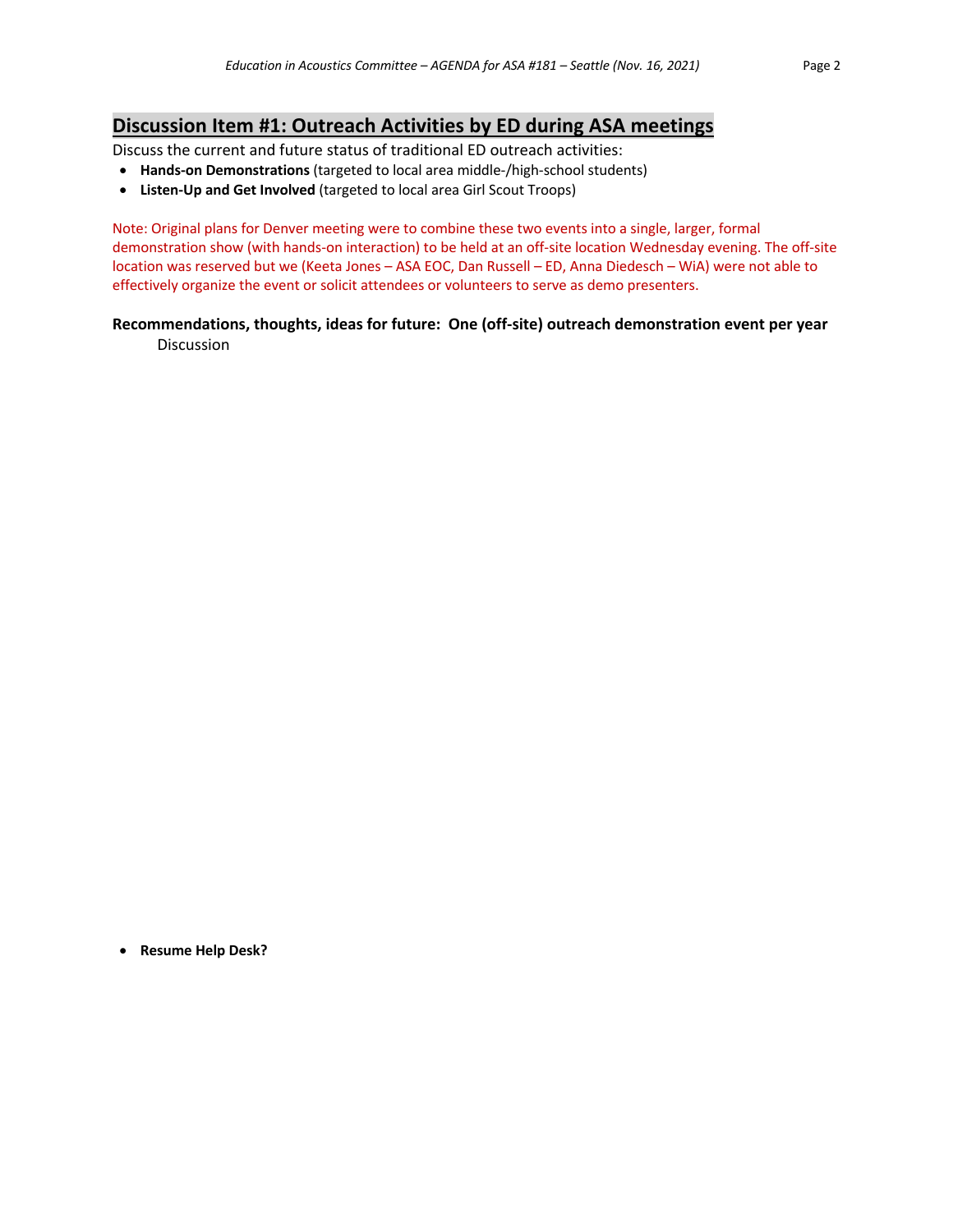## **Discussion Item #2: Budget Cuts from Executive Council that Affect ED**

As an administrative committee, ED submits budget requests to the Outreach Administration Council for approval. OAC forwards approved requests to the Executive Council for final approval and fund allocation. The Executive Council has been looking for ways to reduce financial costs for ASA. In March, 2022 Dan Russell (ED chair) was asked to submit a report, responding in detail to a series of questions from the EC to explain and defend the mission and goals of the Education in Acoustics Committee, to assess the effectiveness of ED activities, and to justify ED budget requests. (*Report can be made available to ED members upon request*).

## **ASA Teaching Activity Kits (previously supported by annual \$20,000 budget item):**

- 2019 company that had been assembling and storing kits had to stop (federal regulations for employing handicapped persons). Existing kits were shipped, and stock depleted.
- 2020-2021 COVID.
- 2020 Subcommittee formed to develop Teaching Kit 2.0. Met sporadically to begin exploring new kit ideas, options for assembling and storing.
- 2021 Subcommittee met in-person at ASA 181 Seattle discussed ideas for Kit 2.0. Discussed option of using an Amazon "store" for dissemination of Kit items, supplemented with instructions on how to assemble and use items. Submitted request annual for \$20,000 to get Kit 2.0 off the ground and initial development, with intent for Kit to become "self-supporting" (Amazon store?) or to secure outside funding for future development and dissemination.
- At the ASA 181 Seattle meeting, the Executive Committee denied the request from ED to continue setting aside \$20,000 for the development, assembly, and shipping of the ASA Teaching Activity Kits. Any future development and/or implementation of a Teaching Activity Kit will have to proceed without ASA funding.
- Need **Teaching Activity Kit subcommittee** to become more active (working between ASA meetings) to develop alternative method of developing and disseminating Kit 2.0

Volunteers?

Discussion: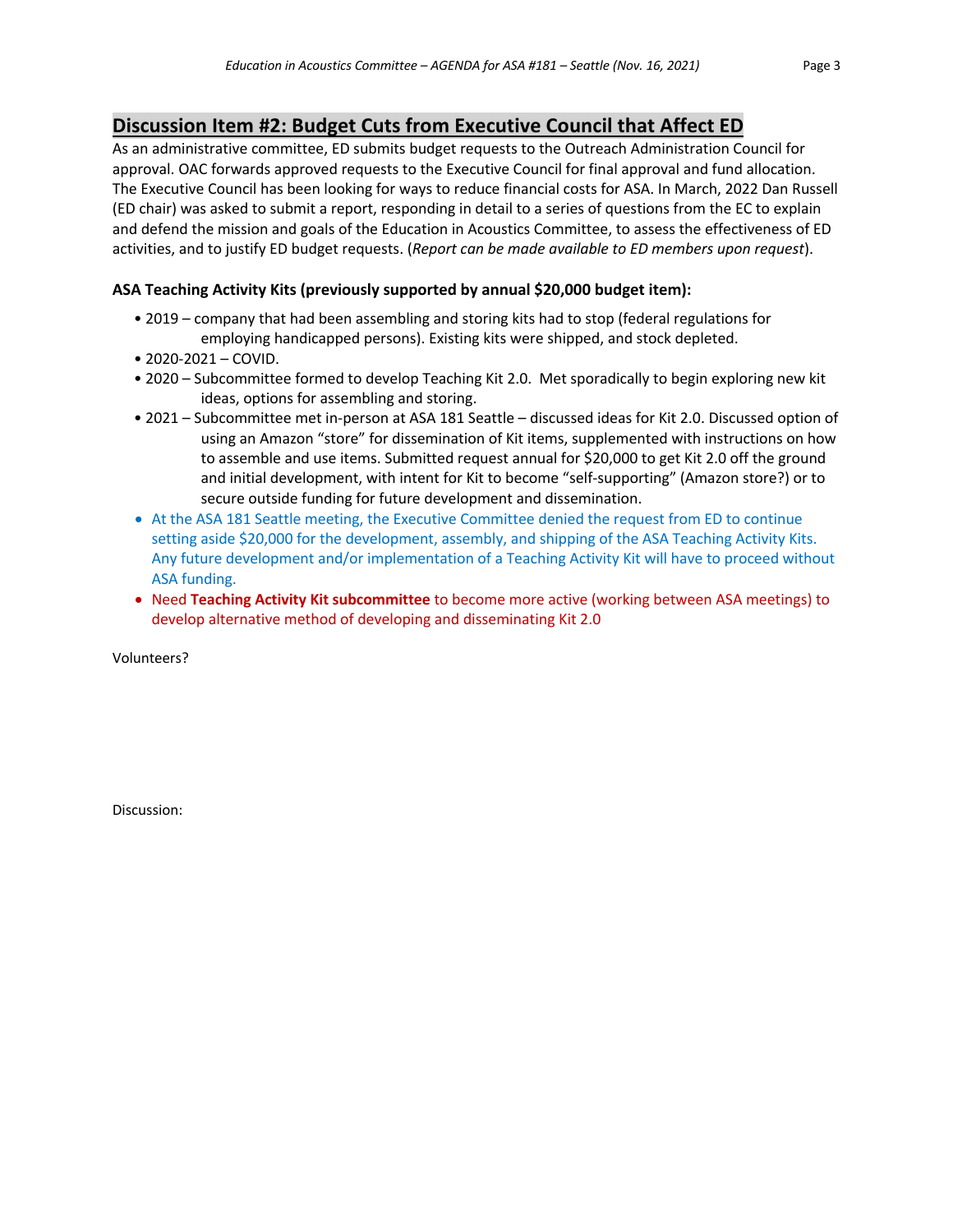## **1. Budget items which are specific to Education Committee activities during ASA meetings** Normally Recurring Budget Items renewed every Fall:

• \$2500 – shipping, maintenance, repair/replacement of demonstration equipment (2 large crates) used for the "Hands-on Demonstrations" and "Listen-Up and Get Involved" outreach events to local students at each ASA meeting. A significant cost is the shipping of these two large cases from ASA headquarters to the Spring/Fall meeting sites. These hands-on demonstration outreach events cannot happen without this equipment.

New (non-recurring) Budget Requests

• \$1500 – for Undergraduate Research Symposium Best Poster Awards (we don't have an undergraduate research poster session planned for Denver or Nashville)

We are anticipating that at least half of the 16 undergraduate students who participated in SUREIA 2021 will be attending and presenting posters at ASA 182 Denver and/or ASA 183 Nashville.

## **2. Budget items which are specific to the duties of the ASA Education and Outreach Coordinator**

- \$5000 Booths Initiative (SACNAS, AAPT, AAAS, NSBP, SWE)
- \$2000 Booth Kits purchase and distribution of ASA swag items at outreach events. *These funds allow Keeta to attend and staff a booth at 2-3 meetings of professional societies attended by students and teachers, especially those from underrepresented minorities, Specific meetings are selected dependent on location, time of year, and potential interaction.*
- \$9700 ASA sponsorship of ISEF (International Science & Engineering Fair)
- \$3000 ASA sponsorship of USASEF (USA Science & Engineering Festival)

*The charge to EDCom in the 2019 ASA Rules (section 28) stipulates that EDCom will provide judges (appointed by the EDCom chair) to represent the Society at international science and engineering fairs held in North America. Prior to 2022, ASA leadership has committed to financially sponsoring both science fairs, and the sponsorship gets the ASA logo and brand displayed. In addition, Keeta coordinates outreach activities and staffs a booth at these events and works with the judges awarding prizes for acoustics entries.*

• \$3000 – ASA sponsorship for PhysCon

*ASA has committed to sponsoring workshops and special acoustics related events at PhysCon meetings in even-numbered years. In addition, Keeta staffs a booth at this event*

## **Additional proposed Budget Cuts requested by the Executive Council:**

- Looking forward, the Executive Committee has specifically requested that ED consider curtailing (or terminating):
	- **ASA sponsorship/attendance/participation at ISEF** (Intel International Science and Engineering Fair)
		- ê EC has suggested terminating support for ISEF (saving \$9700 per year) starting 2022
	- **ASA sponsorship/attendance/participation at USA-SEF** (USA Science & Engineering Festival)
	- **Booths Initiative**
	- **Booth Kits**
- Request volunteers to serve on a Booths Initiative Subcomittee (with Keeta Jones and Dan Russell) to:
	- Develop metrics to assess the effectiveness and return-on-investment for ASA involvement in USASEF and STEM Booths (SACNAS, AAPT, NSBP, SWE, PhysCon)
	- Recommend reduction of costs to support this activity.

Volunteers?

Discussion: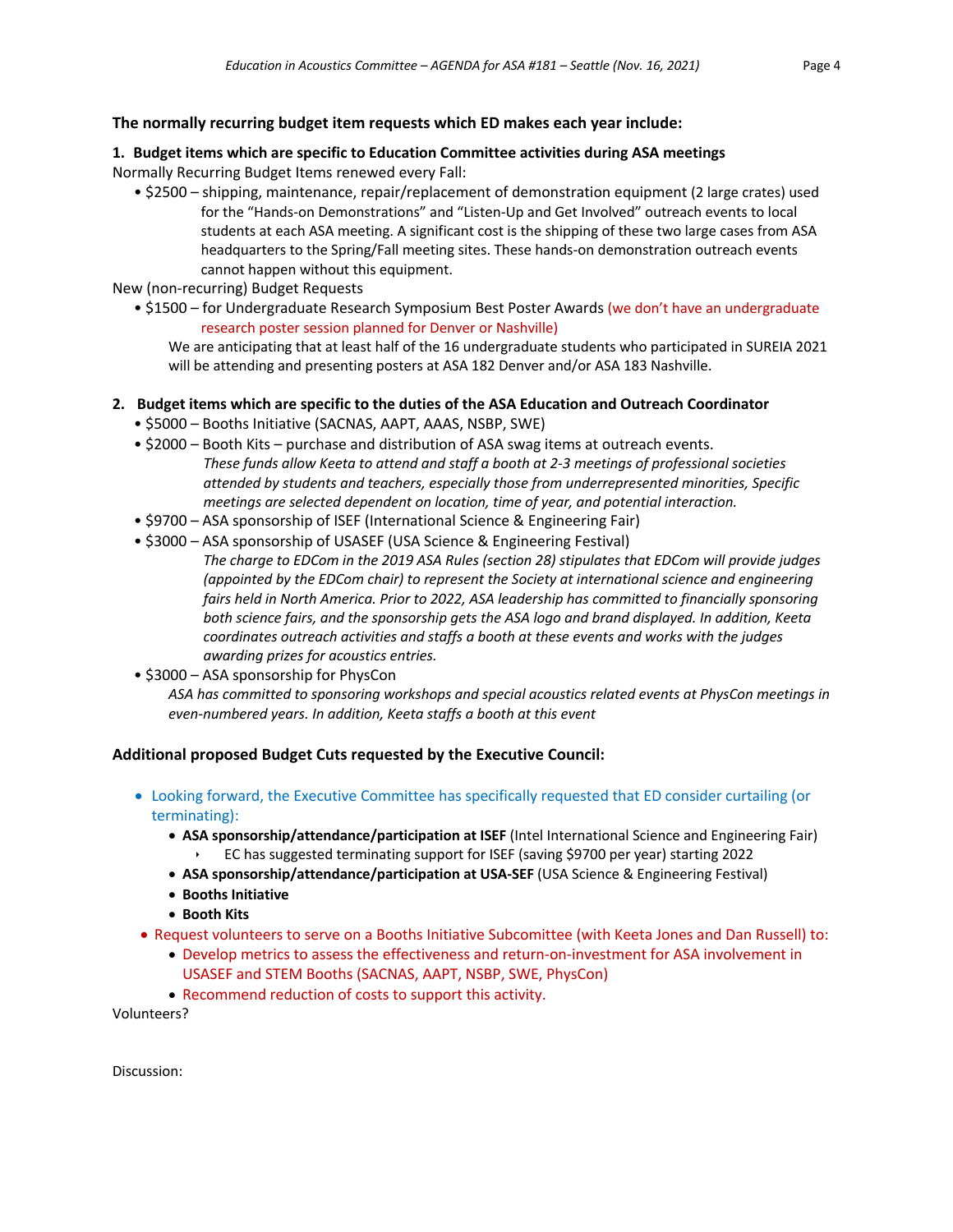## **Reports from ED subcommittees**

#### **SMMfL (Students Meet Members for Lunch)**

#### Update from **Martin Lawless** . . .

 We have a fairly low turnout from students for ASA 182 Denver. Only 38 students (out of the 84 who checked the box on pre-registration) filled out the questionnaire. We had 45 members sign up, so we were able to successfully match every student.

 We have some known issues where some students that are checking the box on pre-registration are not on the list that Elaine sends me after registration has closed. We have a feeling that this is happening with members as well but are not sure. I think I checked the box and I was not on the list, but honestly, I do not remember exactly. I'm hoping to meet with Zane and Elaine during the conference to discuss other ways of having both students and members sign up that does not involve a multi-step process.

#### **2022 Rossing Prize in Acoustics Education**

#### **The 2022 Rossing Prize Selection Subcommittee is:**

Dan Russell (ED Com chair 2018-2024) Dan Ludwigsen (appointed by ED Com chair – 2022-2025) Barbara Shinn-Cunningham (selected by ASA president – 2021-2023) Karen Helfer (selected by Chair of Prizes & Special Fellowships Chair – 2022-2025) Brad Story (selected by Chair of Prizes & Special Fellowships Chair – 2022-2026)

Five (5) nominations were received for the 2022 Rossing Prize, with no automatic carryover nominations from 2021. The members of the selection committee met via Zoom to discuss the nominations on Thursday, May 12, 2022. Each committee member scored the five nominations using a rubric and the scores were combined and discussed. From the five nominations, there were three who were considered notably worthy of receiving the Rossing Prize, and one nomination that was ranked slightly higher than the other two. The five subcommittee members unanimously agreed on the rankings for all five nominations. Pending approval by the ASA Committee on Prizes and Special Fellowships and the Executive Council, we hope to award the 2022 Rossing Prize in Acoustics Education at the Fall 2022 ASA 183 meeting in Nashville.

#### **JASA Special Issue on Education in Acoustics**

Final deadline for manuscript submissions was extended to **January 14, 2022**.

A total of 45 manuscripts were submitted. At least 40 were passed on to reviews. Approximately 25 have already been accepted for publication (12 have appeared in JASA monthly issues). Several more have been reviewed and revised and are awaiting acceptance. The rest are out for review or are under revision. We hope to have the official special issue released later this summer (July / August).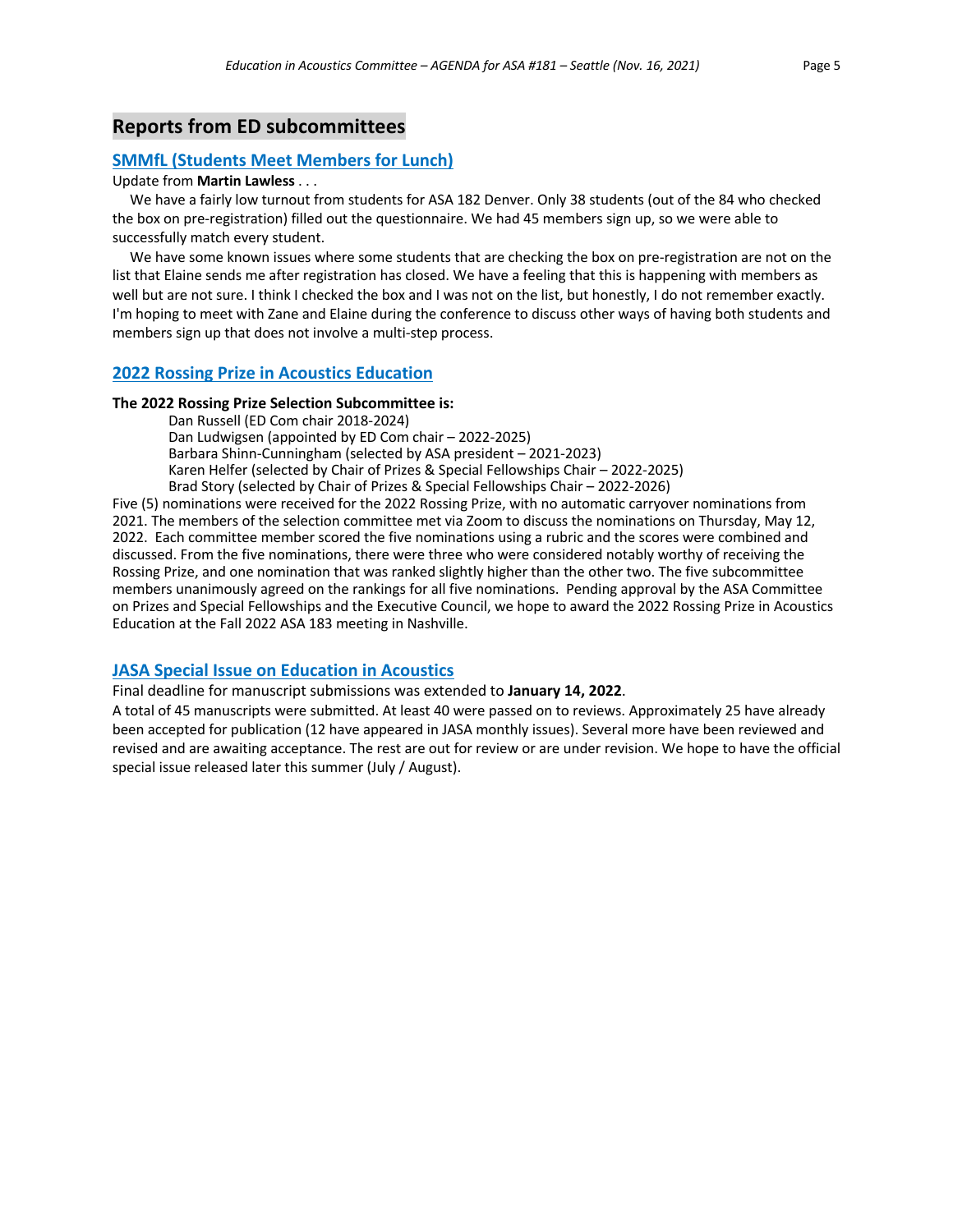## **Special Sessions for FUTURE ASA meetings**

## **ASA #184 – Chicago, IL – (May 8-12, 2023)**

- **Education Assessment Research**  Andy Piacsek and Dan Russell
	- ê Assessment of pedagogy, concept inventories, measuring outcomes . . . Where to start and stop assessment. How to assess what we do? Application of Education theory.
- **Artistic vs Technical approaches to Acoustics**  Gordon Ramsey and Andrea Calilhana ê Connection between physics & arts . . . connection between acoustics as an art vs math/physics
- **Using Math in Acoustics** organizer??
	- **E** Description needed.

## **ASA #185 – Sydney, Australia – (Fall 2023)**

This is a JOINT meeting with the Australian Acoustical Society and WESPAC. The Technical and Executive councils have asked that these sessions involve a co-chair/co-organizer from both the ASA and also the Australian Acoustical society and/or one of the Asian acoustical societies.

- **Connections between Music and Math**  Andrea Calilhanna
	- **E** Description needed
- **Online Resources for Teaching Acoustics (with a music flavor?)** Andy Morrison and Joe Wolfe? **E** Description needed
- Approaches to Acoustics Education in the Asia Pacific Region Marion Burgess and ??? **E** Description needed
- **Distance Learning for Acoustics Professionals Across International Boundaries**  Marion Burgess and Dan Russell
	- **E** Description needed